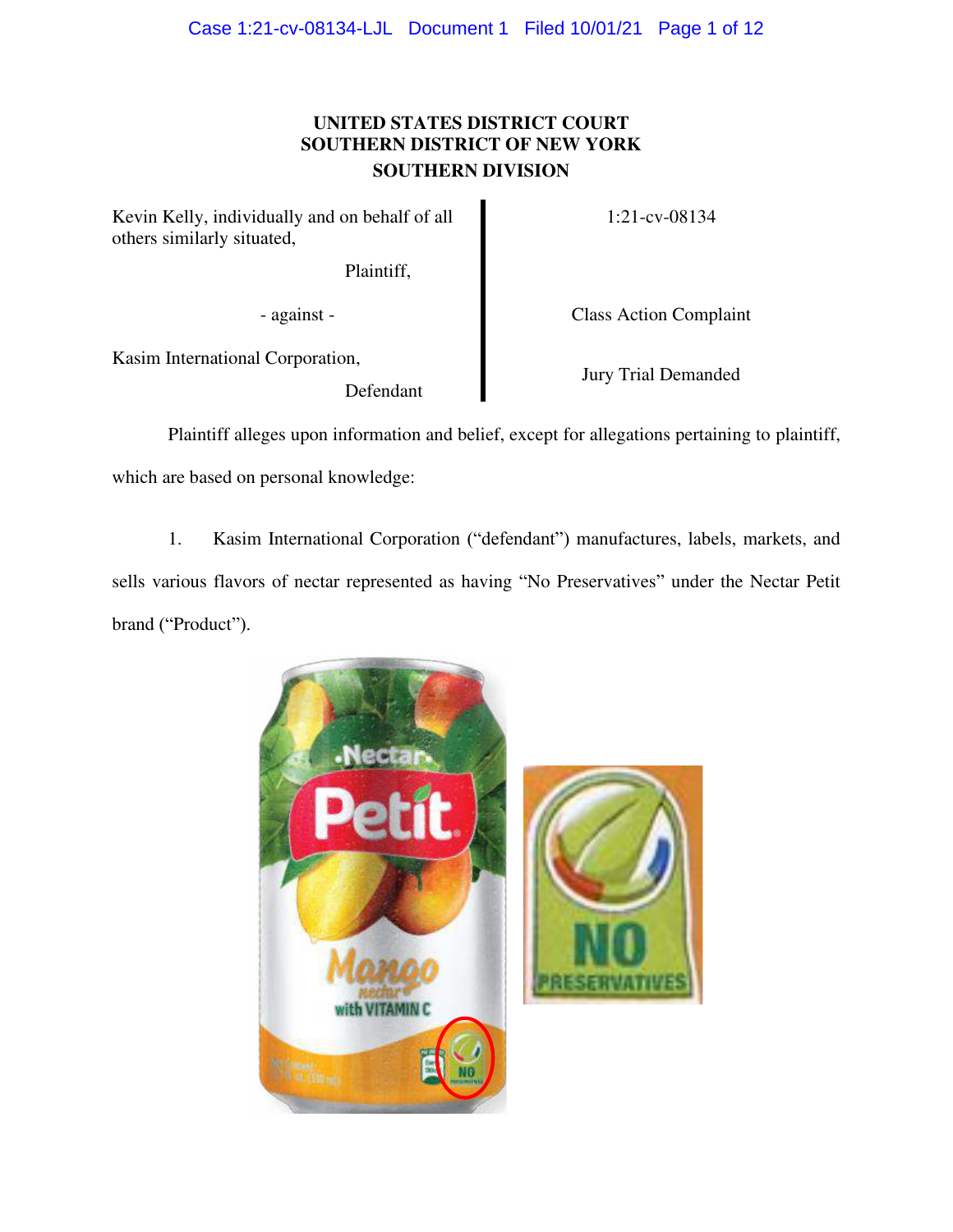# **I. CONSUMERS VALUE FOODS WITHOUT ADDITIVES**

2. Market research firm Mintel has shown that 84 percent of Americans buy foods with "free from" claims, because they are seeking foods that are more natural and less processed.

3. Over forty percent of consumers believe foods with "free from" claims are healthier and safer than foods without such a claim.

4. Representing a product has not having preservatives is valued by over seventy percent of consumers.

5. According to a 2015 Nielsen survey, almost ninety percent of Americans are willing to pay more for healthier foods, understood as being made without additives.

# **II.** "NO PRESERVATIVES" IS MISLEADING BECAUSE PRODUCT CONTAINS **PRESERVATIVES**

6. The representation that the Product contains "No Preservatives" is false, deceptive, and misleading, because the ingredient list identifies citric acid and ascorbic acid.

**Ingredients:** Water, Mango Pulp Concentrate, Sugar, Citric Acid (as Acidulant), Cellulose Gum (as Stabilizer), Vitamin C (as Ascorbic Acid) and Mango Flavor.

7. Federal regulations, adopted entirely by New York, require the common or usual name of each ingredient used to be listed on the label. 21 U.S.C. § 343(i).

8. 21 U.S.C. § 343(k) requires that any food containing a chemical preservative disclose this fact.

9. This means that a preservative must be designated in the ingredient list by its common or usual name and a separate determination of that ingredient as a preservative, i.e., "BHA (a preservative)." 21 C.F.R. § 101.22(j).

10. A chemical preservative is "any chemical that, when added to food, tends to prevent or retard deterioration." 21 C.F.R. § 101.22(a)(5).

2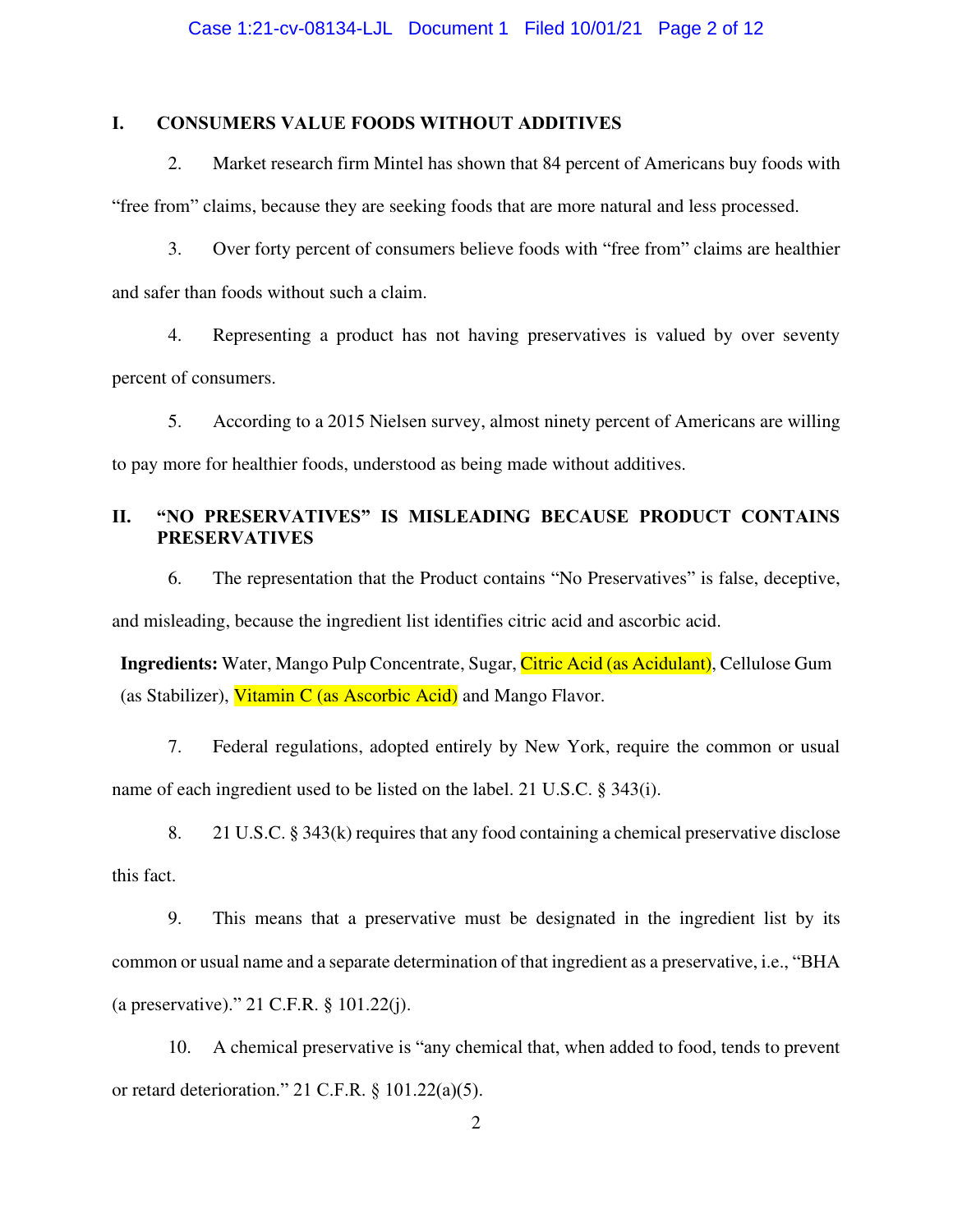## Case 1:21-cv-08134-LJL Document 1 Filed 10/01/21 Page 3 of 12

11. In the FDA's Overview of Food Ingredients, Additives, and Colors, "Ascorbic acid,

[and] citric acid" are identified as the "Names Found on Product Labels" consumers should look for to determine if a food contains preservatives.

12. Ascorbic acid is a chemically modified form of vitamin C, used in foods as a preservative. 21 C.F.R. § 182.3013; 7 C.F.R. § 205.605(b).

13. In 2010, the FDA warned a company selling pineapple and coconut products which failed to truthfully identify :

> The 'Pineapple Bites' and 'Pineapple Bites with Coconut' products are further misbranded within the meaning of section  $403(k)$  of the Act [21 U.S.C. 343(k)] in that they contain the chemical preservative[s] ascorbic acid and citric acid but their labels fail to declare these preservatives with a description of their functions. 21 CFR 101.22.

14. The Product's labeling is misleading because the statement of "No Preservatives" is false, based on the presence of ascorbic acid and citric acid.

15. The Product's ingredient list is misleading because it designates the functions of citric acid not as a preservative, but as an acidulant.

16. An acidulant is a chemical compound that confers a tart, sour, or acidic flavor to

foods.

17. While citric acid *may* function as an acidulant, it is misleading for a company to self-

designate the function of the ingredients used.

18. The ingredient list further misleads consumers by listing "Vitamin C (as Ascorbic

Acid)."

19. Ascorbic acid is the ingredient added to the Product, but by listing it within parentheses, consumers will pay it less attention than the more familiar "Vitamin C."

20. While ascorbic acid and vitamin C are authorized synonyms, this is only in the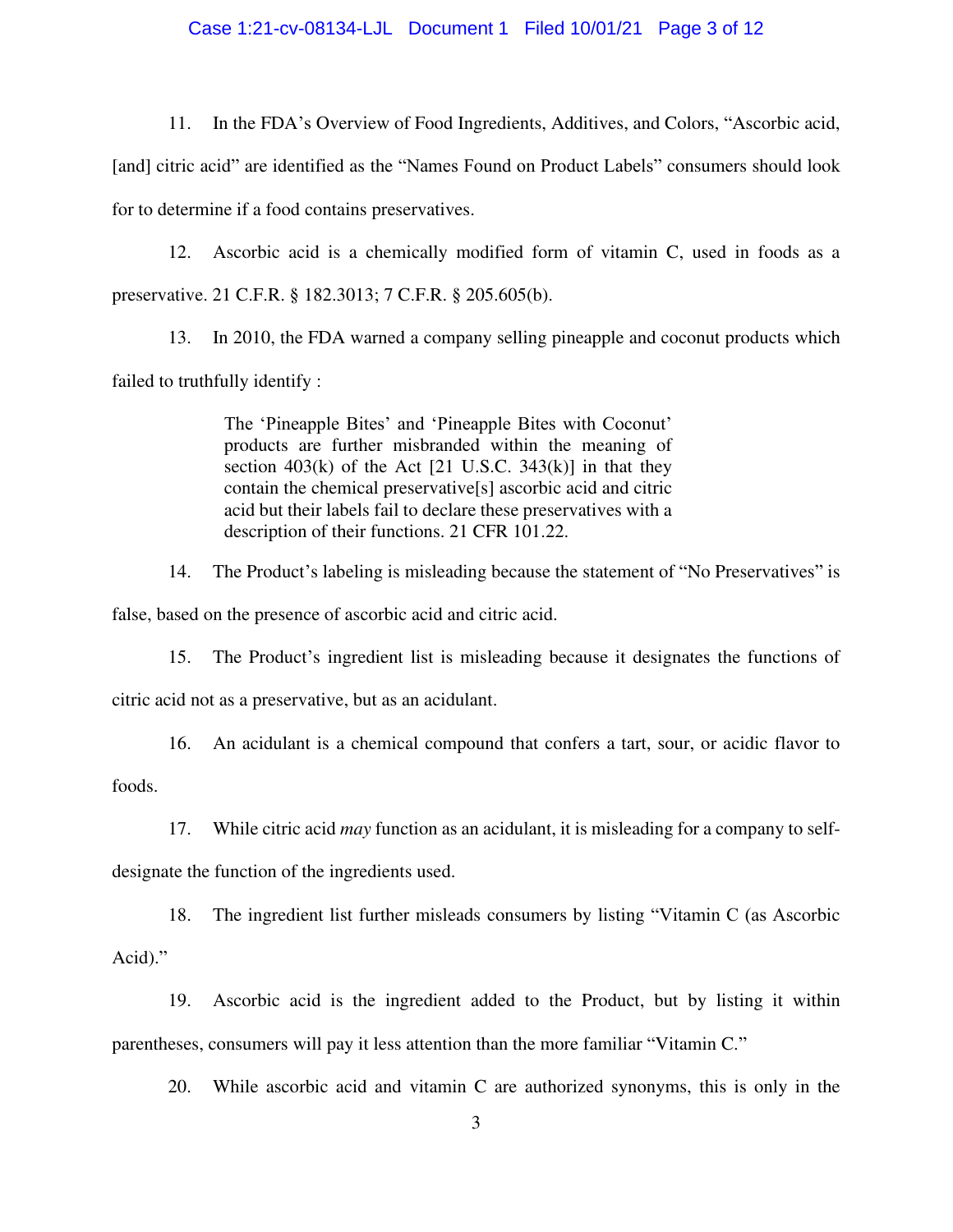## Case 1:21-cv-08134-LJL Document 1 Filed 10/01/21 Page 4 of 12

context for listing nutrient information, not in the ingredient list. 21 C.F.R. § 101.9(c)(8)(v).

21. Consumers who view the ingredient list will not be told that citric acid and ascorbic acid are preservatives.

22. Defendant's subjective description of these ingredients as an acidulant and "Vitamin C" is misleading, and contrary to what is required by law.

23. The only types of ingredients which are permitted to have separate descriptions of their functions include preservatives, leavening agents, dough conditioners, and yeast nutrients.

24. No authority exists for a company to re-classify well-known preservatives as a flavor enhancer and vitamin C.

25. This prevents consumers from learning the truth from the ingredient list, that the "No Preservatives" claim is false, deceptive, and misleading, even though they are not required to scrutinize the ingredient list to confirm or debunk the front label promise of "No Preservatives."

## **III. CONCLUSION**

26. Reasonable consumers must and do rely on a company to honestly identify and describe the components, attributes, and features of a product, relative to itself and other comparable products or alternatives.

27. By labeling the Product in the manner described here, Defendant gained an advantage against other companies, and against consumers seeking to purchase products without preservatives.

28. The value of the Product that plaintiff purchased was materially less than its value as represented by defendant.

29. Defendant sold more of the Product and at higher prices than it would have in the absence of this misconduct, resulting in additional profits at the expense of consumers.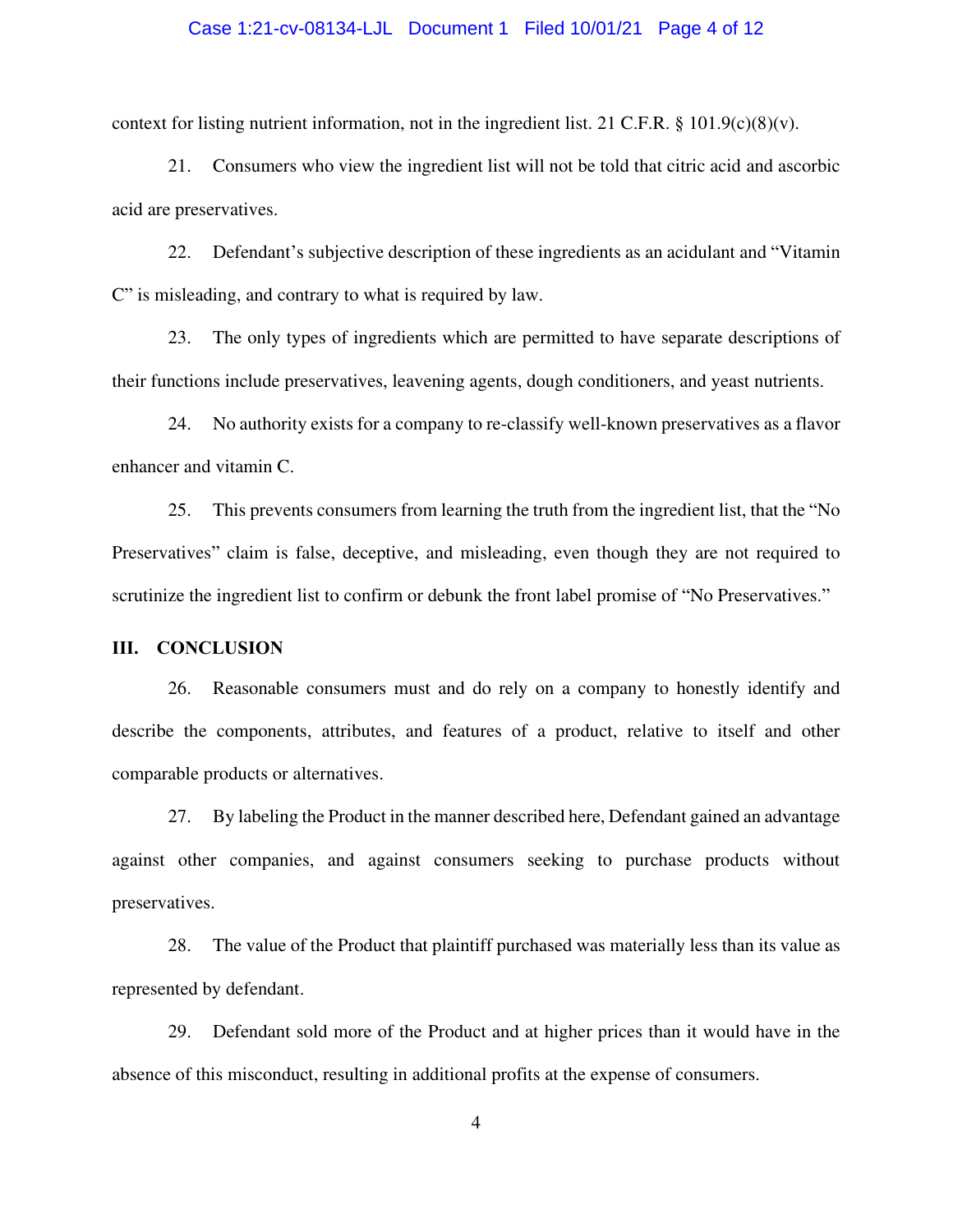## Case 1:21-cv-08134-LJL Document 1 Filed 10/01/21 Page 5 of 12

30. Had Plaintiff and proposed class members known the truth, they would not have bought the Product or would have paid less for it.

31. The Product is sold for a price premium compared to other similar products, no less than approximately \$1.59 per 11.2 oz, a higher price than it would otherwise be sold for, absent the misleading representations and omissions.

## Jurisdiction and Venue

32. Jurisdiction is proper pursuant to Class Action Fairness Act of 2005 ("CAFA"). 28 U.S.C. § 1332(d)(2).

33. The aggregate amount in controversy exceeds \$5 million, including any statutory damages, exclusive of interest and costs.

34. Plaintiff Kevin Kelly is a citizen of New York.

35. Defendant Kasim International Corporation is a Florida corporation with a principal place of business in Doral, Miami-Dade County, Florida.

36. Plaintiff and defendant are citizens of different states.

37. Defendant transacts business within this district, through the marketing, supply, and sales of its products at numerous physical stores within this district.

38. Venue is in this district because plaintiff resides in this district and the actions giving rise to the claims occurred within this district.

39. Venue is in the Southern Division because plaintiff resides in New York County, which is where the events giving rise to the present claims occurred, in that plaintiff discovered the issues identified here within this county.

## Parties

40. Plaintiff Kevin Kelly is a citizen of New York, New York County, New York.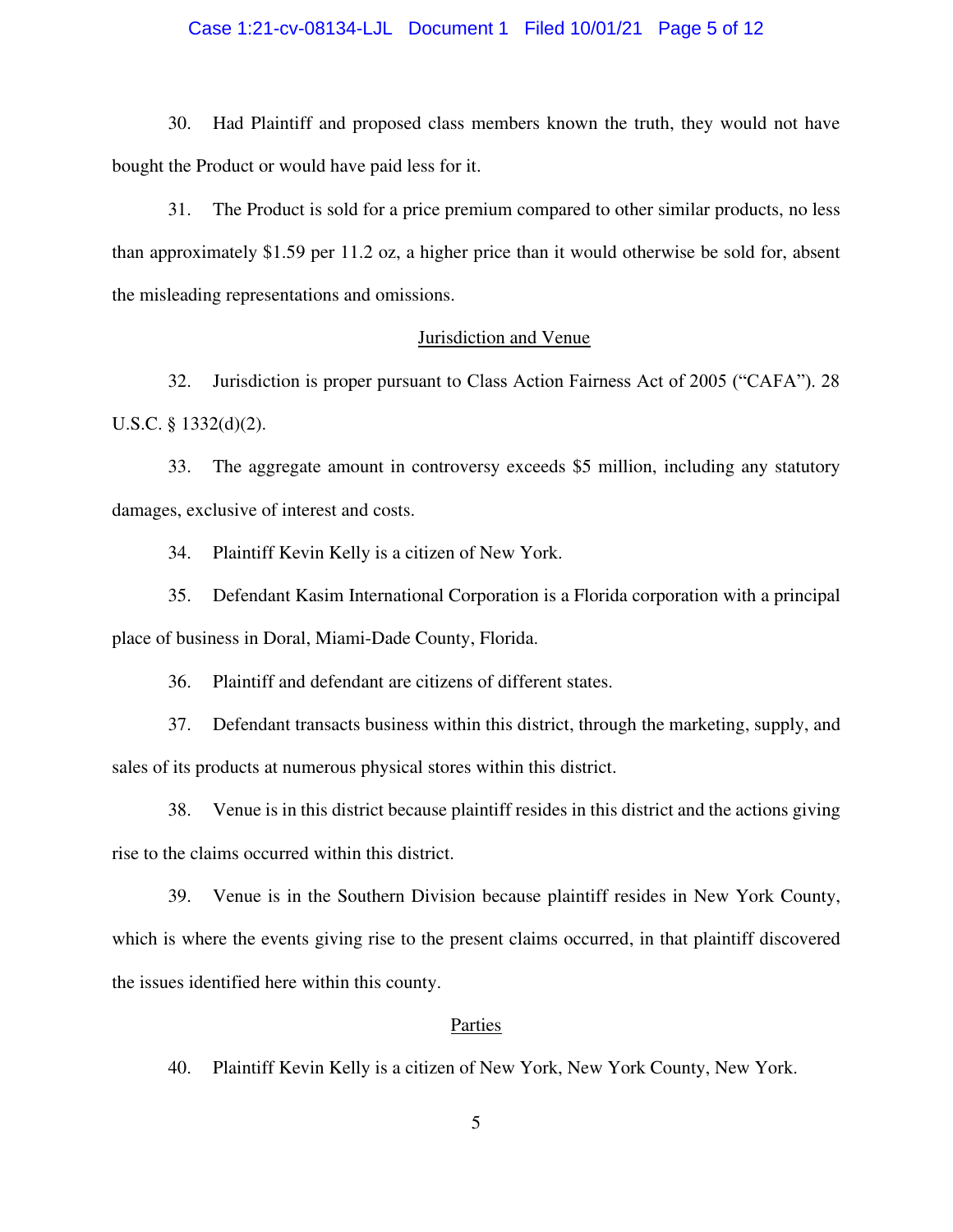## Case 1:21-cv-08134-LJL Document 1 Filed 10/01/21 Page 6 of 12

41. Defendant Kasim International Corporation, is an Florida corporation with a principal place of business in Doral, Florida, Miami-Dade County.

42. Defendant is a leading seller of authentic Latin American and Caribbean juice products.

43. Nectar consists of fruit juice, water, pulp, and sugar.

44. Nectar is considered an authentic, traditional beverage, as the villagers who invented it derived energy for their daily tasks from consuming the fruit's pulp, instead of discarding it.

45. Defendant sells its Nectar Petit nectars in flavors including apple, mango, pineapple, guava, and peach.

46. Originally sold only in Florida, the Products are now found in all states on the East Coast.

47. This success owes to Defendant's quality products, the increasing appreciation of Americans for foods from Latin America, and the steadily increasing number of immigrants from Latin America and the Caribbean.

48. The Product is sold in stores of all kinds – bodegas, convenience stores, drug stores, grocery stores, big box stores, wholesale clubs and/or online.

49. Plaintiff bought the Product on one or more occasions within the statute of limitations for each cause of action alleged, at stores including Walmart, within New York, between 2019 and 2021, among other times.

50. Plaintiff bought the Product because he expected it did not contain preservatives because that is what the front label said.

51. Plaintiff bought the Product at or exceeding the above-referenced price.

52. Plaintiff relied on the representations identified here.

6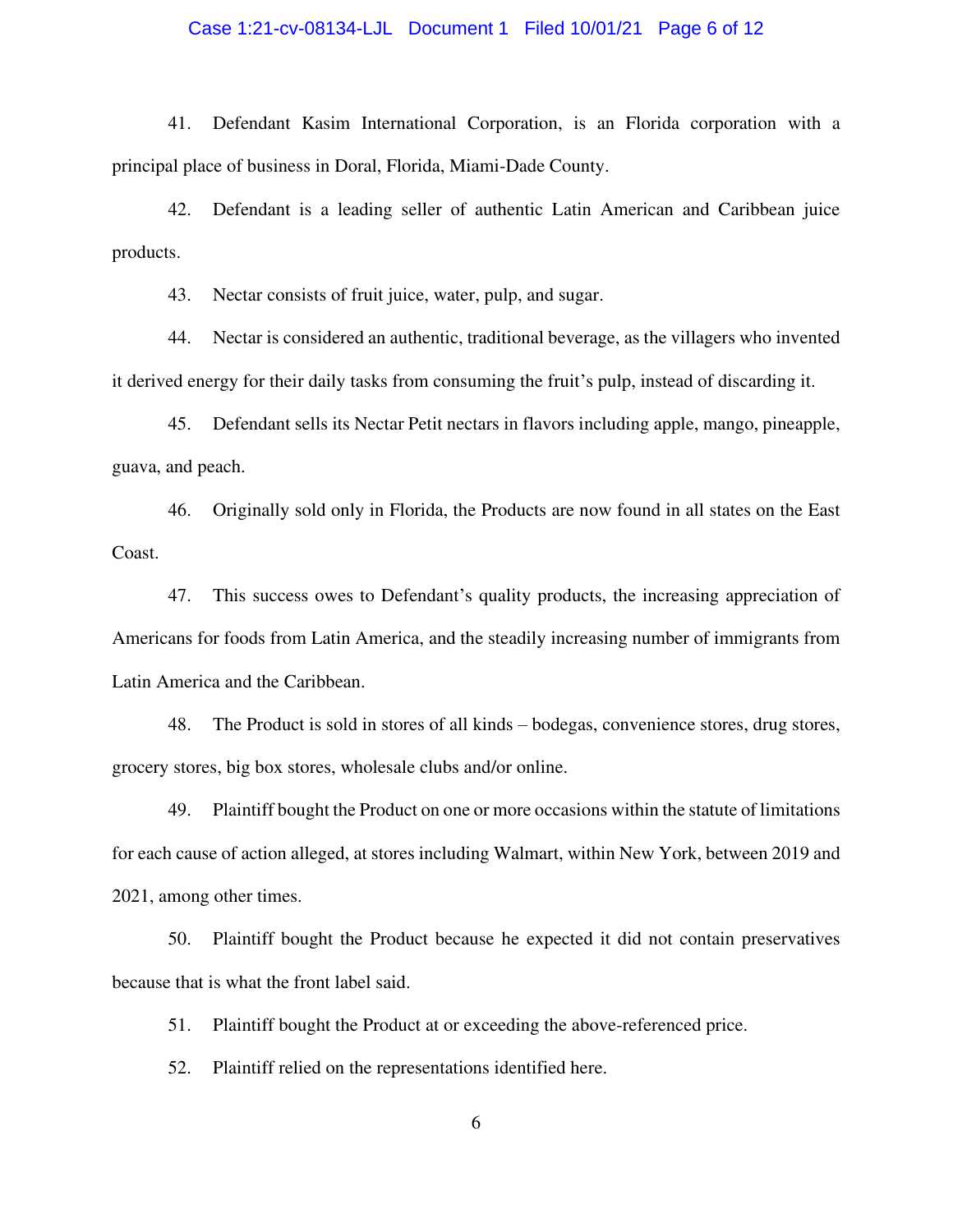## Case 1:21-cv-08134-LJL Document 1 Filed 10/01/21 Page 7 of 12

53. Plaintiff would not have purchased the Product if he knew the representations were false and misleading.

54. Plaintiff chose between Defendant's Product and other similar products which were represented similarly, but which did not misrepresent their attributes and/or lower-priced products which did not make the statements and claims made by Defendant.

55. The Product was worth less than what Plaintiff paid and he would not have paid as much absent Defendant's false and misleading statements and omissions.

56. Plaintiff intends to, seeks to, and will purchase the Product again when he can do so with the assurance that Product's representations are consistent with its composition.

#### Class Allegations

57. Plaintiff seeks certification under Fed. R. Civ. P. 23(b)(2) and (b)(3) of the following

classes:

**New York Class:** All persons in the State of New York who purchased the Product during the statutes of limitations for each cause of action alleged.

**Consumer Fraud Multi-State Class:** All persons in the States of Massachusetts and Connecticut who purchased the Product during the statutes of limitations for each cause of action alleged.<sup>1</sup>

58. Common questions of law or fact predominate and include whether defendant's

representations were and are misleading and if plaintiff and class members are entitled to damages.

59. Plaintiff's claims and basis for relief are typical to other members because all were

subjected to the same unfair and deceptive representations and actions.

60. Plaintiff is an adequate representative because his interests do not conflict with other

<sup>&</sup>lt;sup>1</sup> The States in the Consumer Fraud Multi-State Class are limited to those States with similar consumer fraud laws under the facts of this case.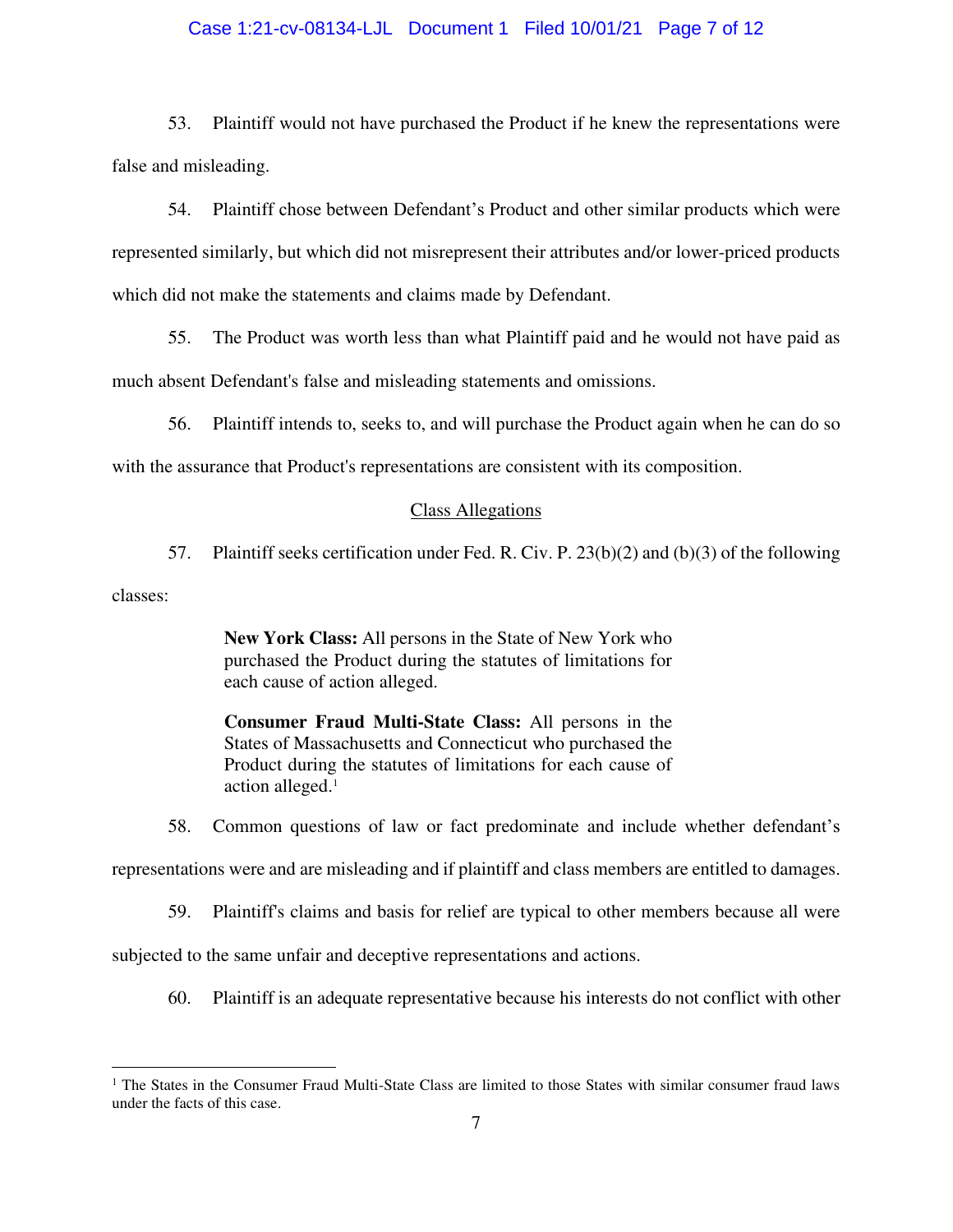## Case 1:21-cv-08134-LJL Document 1 Filed 10/01/21 Page 8 of 12

members.

61. No individual inquiry is necessary since the focus is only on defendant's practices and the class is definable and ascertainable.

62. Individual actions would risk inconsistent results, be repetitive and are impractical to justify, as the claims are modest relative to the scope of the harm.

63. Plaintiff's counsel is competent and experienced in complex class action litigation and intends to protect class members' interests adequately and fairly.

64. Plaintiff seeks class-wide injunctive relief because the practices continue.

## New York General Business Law ("GBL") §§ 349 & 350

#### (Consumer Protection Statute)

65. Plaintiff incorporates by reference all preceding paragraphs.

66. Plaintiff and class members desired to purchase a product that did not contain preservatives.

67. Defendant's false and deceptive representations and omissions about the presence of preservatives was material in that it is likely to influence consumer purchasing decisions, as consumers are increasingly avoiding foods containing additives, such as preservatives.

68. Defendant misrepresented the Product through statements, omissions, ambiguities, half-truths and/or actions.

69. Plaintiff relied on the representations and omissions.

70. Plaintiff and class members would not have purchased the Product or paid as much if the true facts had been known, suffering damages.

8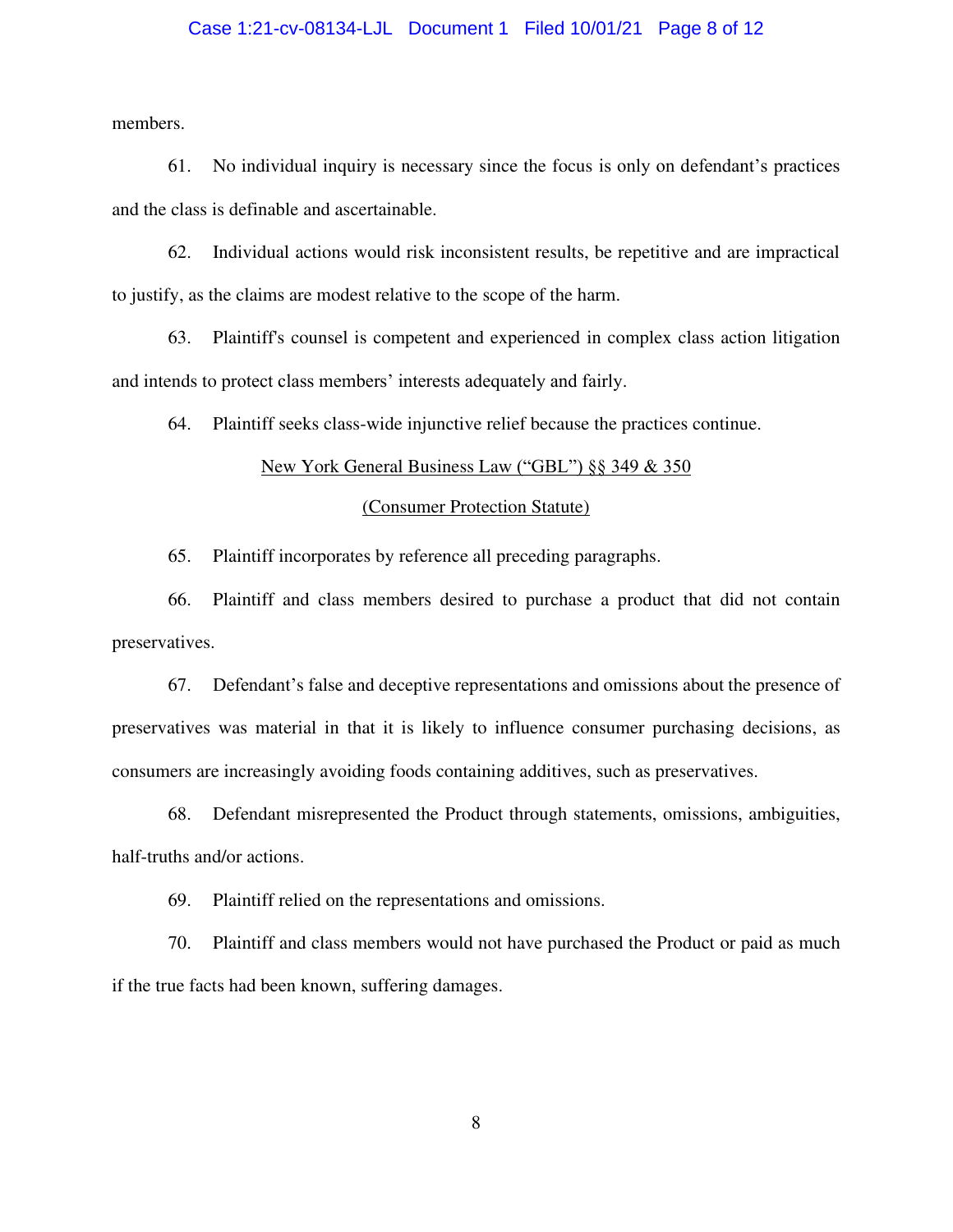## Violation of State Consumer Fraud Acts

## (On Behalf of the Consumer Fraud Multi-State Class)

71. The Consumer Fraud Acts of the States in the Consumer Fraud Multi-State Class prohibit the use of unfair or deceptive business practices in the conduct of trade or commerce.

72. Defendant intended that plaintiff and each of the other members of the Consumer Fraud Multi-State Class would rely upon its deceptive conduct, and a reasonable person would in fact be misled by this deceptive conduct.

73. As a result of defendant's use or employment of artifice, unfair or deceptive acts or business practices, plaintiff, and each of the other members of the Consumer Fraud Multi-State Class, have sustained damages in an amount to be proven at trial.

74. In addition, defendant's conduct showed malice, motive, and the reckless disregard of the truth such that an award of punitive damages is appropriate.

# Breaches of Express Warranty, Implied Warranty of Merchantability and Magnuson Moss Warranty Act, 15 U.S.C. §§ 2301, *et seq*.

75. The Product was manufactured, identified, and sold by defendant and expressly and impliedly warranted to plaintiff and class members that it did not contain preservatives.

76. Defendant had a duty to disclose and/or provide non-deceptive descriptions and marketing of the Product.

77. This duty is based on Defendant's outsized role in the market for this type of product, as Nectar Petit is the leading brand of nectars, made by a company that has deep roots in the Latin American and Caribbean regions.

78. Plaintiff provided or will provide notice to defendant, its agents, representatives, retailers, and their employees.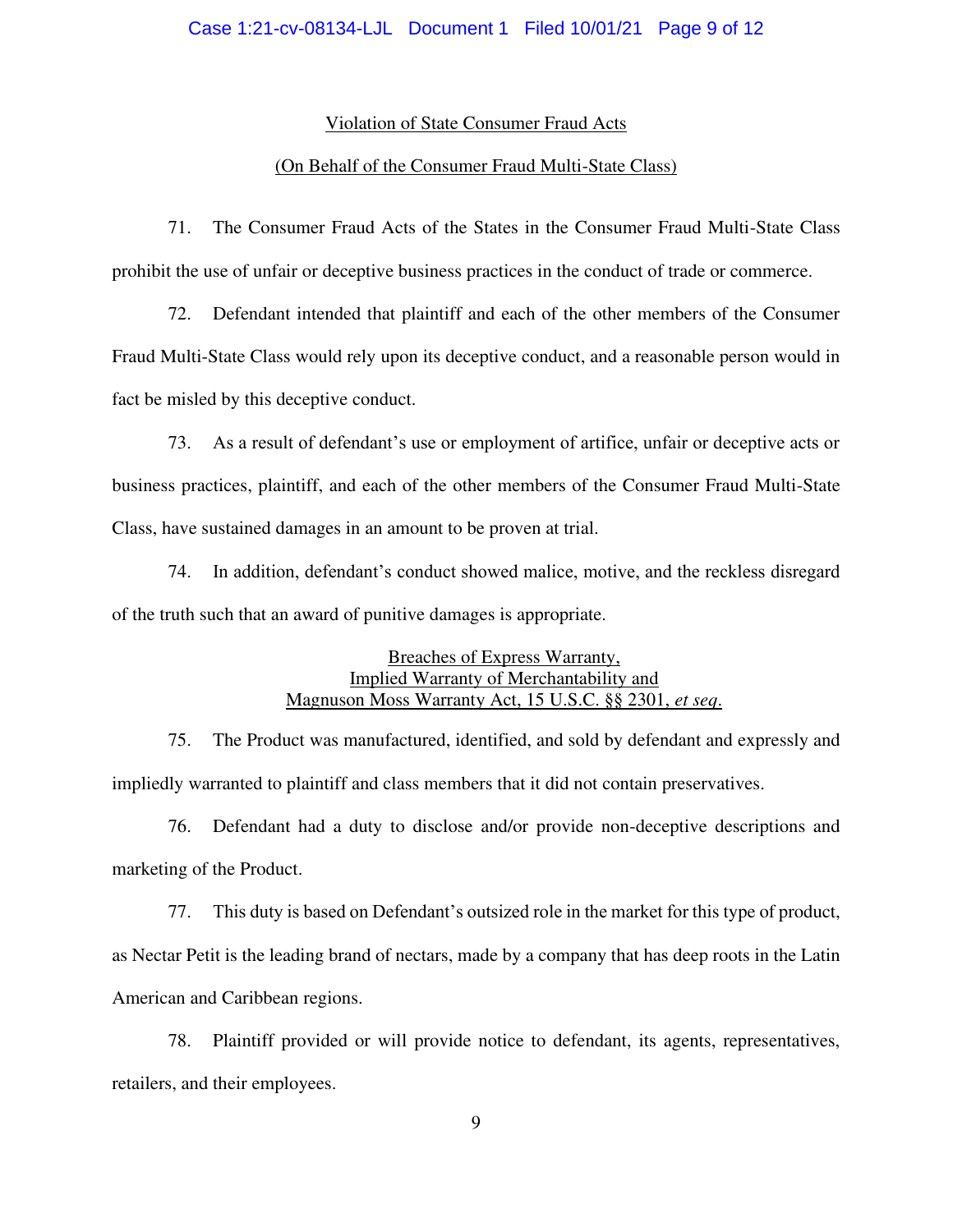## Case 1:21-cv-08134-LJL Document 1 Filed 10/01/21 Page 10 of 12

79. Defendant received notice and should have been aware of these issues due to complaints by regulators, competitors, and consumers, to its main offices.

80. The Product did not conform to its affirmations of fact and promises due to defendant's actions and was not merchantable because it was not fit to pass in the trade as advertised.

81. Plaintiff and class members would not have purchased the Product or paid as much if the true facts had been known, suffering damages.

#### Negligent Misrepresentation

82. Defendant had a duty to truthfully represent the Product, which it breached.

83. This duty is based on defendant's position, holding itself out as having special knowledge and experience this area, as custodians and owners of the Nectar Petit brand, known for its authentic fruit nectars, many of which are or may be imported directly from Latin America and the Caribbean, where nectar is a local specialty and there exists expertise in the production of nectars.

84. The representations took advantage of consumers' cognitive shortcuts made at the point-of-sale and their trust in defendant, a leader in traditional Latin American and Caribbean fruit beverages.

85. Plaintiff and class members reasonably and justifiably relied on these negligent misrepresentations and omissions, which served to induce and did induce, their purchase of the Product.

86. Plaintiff and class members would not have purchased the Product or paid as much if the true facts had been known, suffering damages.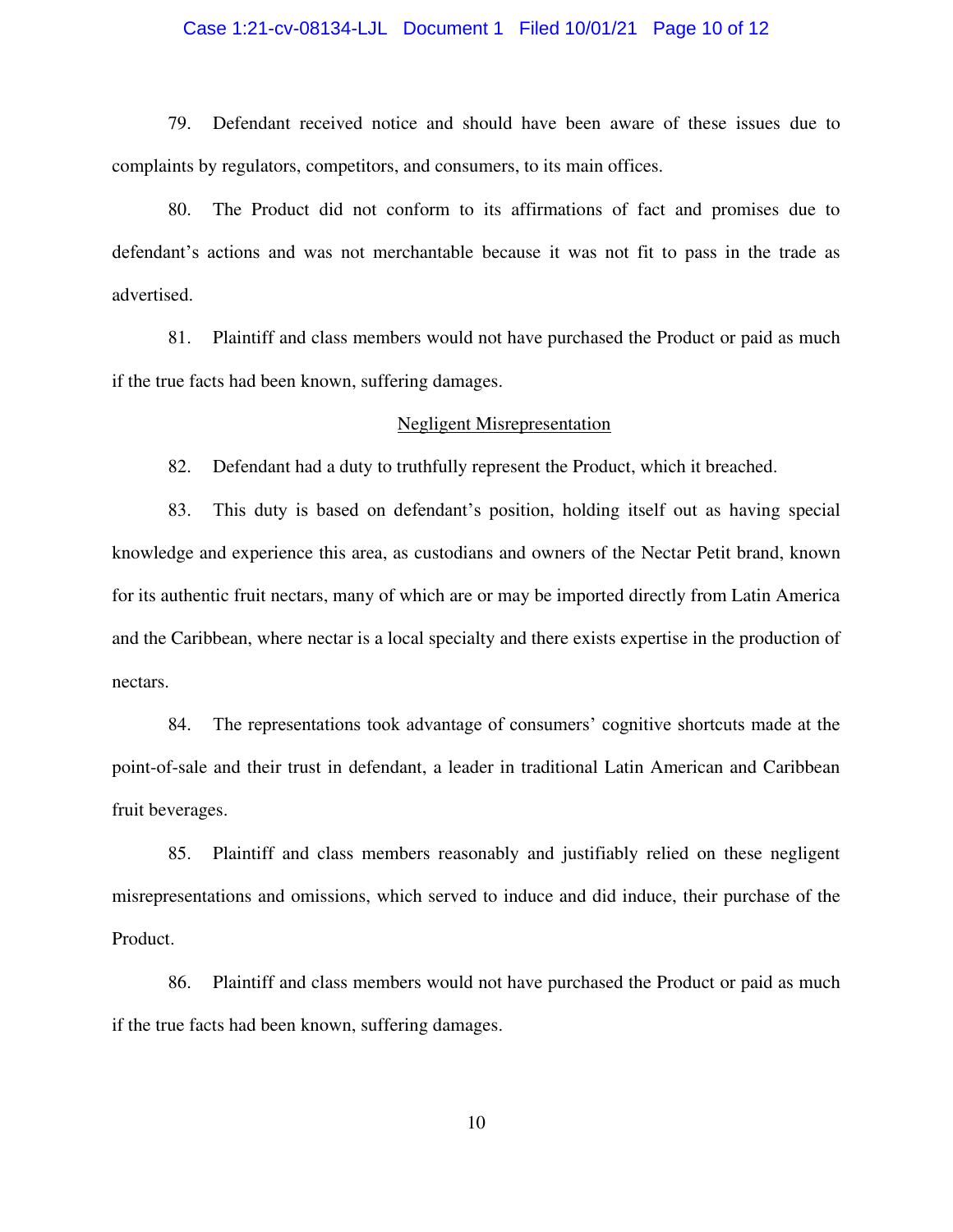## Case 1:21-cv-08134-LJL Document 1 Filed 10/01/21 Page 11 of 12

#### **Fraud**

87. Defendant misrepresented and/or omitted the attributes and qualities of the Product, that it did not contain preservatives.

88. Defendant possesses specialized knowledge that the Product contained preservatives, yet sought to conceal or omit these facts, by describing citric acid and ascorbic acid as an acidulant and vitamin C.

89. Moreover, the records Defendant is required to maintain provide it with actual and/or constructive knowledge of the falsity of the representations.

90. Defendant's fraudulent intent is evinced by its knowledge that the Product was not consistent with its representations.

## Unjust Enrichment

91. Defendant obtained benefits and monies because the Product was not as represented and expected, to the detriment and impoverishment of plaintiff and class members, who seek restitution and disgorgement of inequitably obtained profits.

# Jury Demand and Prayer for Relief

Plaintiff demands a jury trial on all issues.

# **WHEREFORE**, Plaintiff prays for judgment:

- 1. Declaring this a proper class action, certifying plaintiff as representative and the undersigned as counsel for the class;
- 2. Entering preliminary and permanent injunctive relief by directing defendant to correct the challenged practices to comply with the law;
- 3. Injunctive relief to remove, correct and/or refrain from the challenged practices and representations, and restitution and disgorgement for members of the class pursuant to the